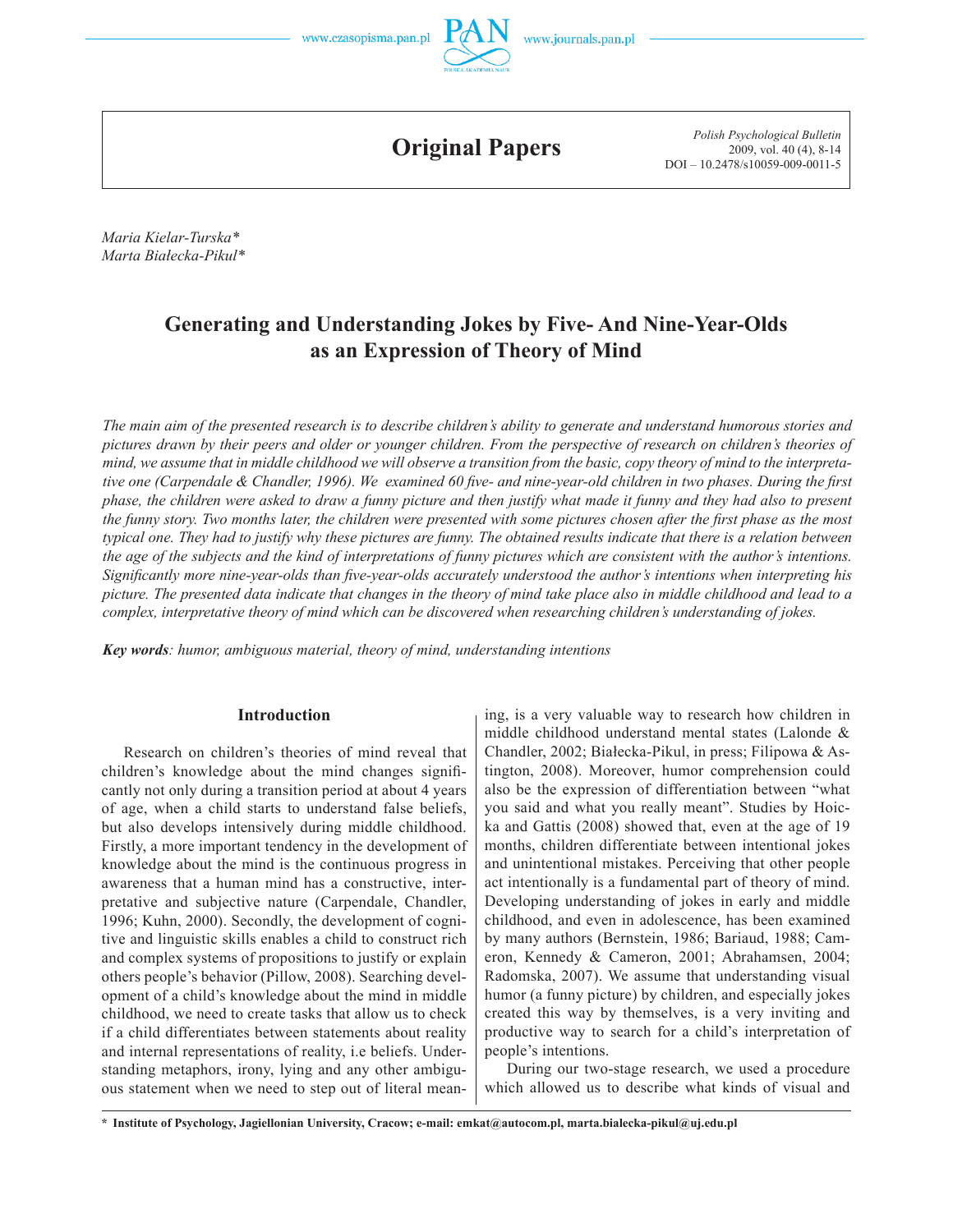Table 1. Tested group

|             | <b>Boys</b> | Girls | Age       | Total |
|-------------|-------------|-------|-----------|-------|
| 5-year-olds | 15          | 15    | $5:3-5:9$ | 30    |
| 9-year-olds | 15          | 15    | $9:3-9:9$ | 30    |
| Total       | 30          | 30    |           | 60    |

verbal jokes are created by 5- and 9-year-old children, and how the same children understood picture jokes created by their peers. The processes of creating and understanding jokes are usually researched separately. The first was examined, for example, in order to describe humor as a coping tool (e.g. Fuhr, 2002), the second, as a weathervane for emerging cognitive abilities such as recognizing intentionality and understanding symbolism (for a review of developmental research see: Martin, 2007). In our research we try to reveal the relation between these two processes. Choosing children at the beginning of middle childhood we can search for their explicit knowledge about jokes. It was most interesting to evaluate the agreement between the intention of the joke's author and understanding of the joke by a child who saw the picture. We hypothesize that for peers it would be easier to understand the author's intentions than for non-peers and that older children would reflect on authors' intentions more accurately. The first stage of our study was more directed to discover children's knowledge about a joke, its sources and how it is created, and this enables us to differentiate seven different kinds of visual and verbal jokes. The second main phase consisted in finding how children perceive visual humor constructed by their peers or older/ younger children.

# **Method**

# **Tested Group**

We examined randomly selected children who attended preschools and schools in the city of Kraków (see Table 1). Each child was examined individually in a quiet room.

## **Research Procedure**

We prepared a two stage procedure and examined the same children twice (see Table 2).

During a two month break we prepared categories to analyze children's pictures. We used criteria proposed by such authors as Bergson (1977), Passi (1980), Chapman and Foot (1976), Goldstein and McGhee (1983), Radomska (2000), and distinguished seven ways of creating jokes; these categories were used to classify visual as well as verbal jokes created by the tested children (see Table 3). After the first phase, we collected 60 pictures and then we chose 28 most typical ones (4 for each category), always taking two pictures from younger and two from older children. This was assessed by 5 competent judges and we used in

| Stage                                                                                                                                                                                                                               | Task                                                                                                                                                                                                                  | Instruction                                                                                                                                                                                                                                               |
|-------------------------------------------------------------------------------------------------------------------------------------------------------------------------------------------------------------------------------------|-----------------------------------------------------------------------------------------------------------------------------------------------------------------------------------------------------------------------|-----------------------------------------------------------------------------------------------------------------------------------------------------------------------------------------------------------------------------------------------------------|
| I. Creating jokes                                                                                                                                                                                                                   | A. Creating picture jokes<br>An experimenter asks a child to construct a funny pic-<br>ture and then to talk with him or her about it. A child<br>has 6 color pencils and a A4 sheet of paper at his/her<br>disposal. | I know a boy who never smiles. I want to prepare a<br>funny book for him. I want to ask you to draw a pic-<br>ture for this book. (When a picture was complete:)<br>What is in this picture? What could make this boy<br>laugh when he sees your picture? |
|                                                                                                                                                                                                                                     | B. Creating verbal jokes<br>When talking to a child, the experimenter asked her to<br>narrate a funny story and then the child talked about it.                                                                       | Could you tell me a funny story, something that<br>is really funny, what could make someone laugh?<br>Could it happen? Did you make it up by yourself or<br>did someone tell you the story? Who did?                                                      |
| II. Understanding<br>A child saw a picture-book made of 14 drawings col-<br>lected during the first stage of the research, drawn by<br>picture jokes<br>younger (7 pictures) and older (7 pictures) children.<br>(after two months) |                                                                                                                                                                                                                       | This is a book with children's pictures. Look at them<br>and choose the most funny picture. What is funny<br>about this picture?                                                                                                                          |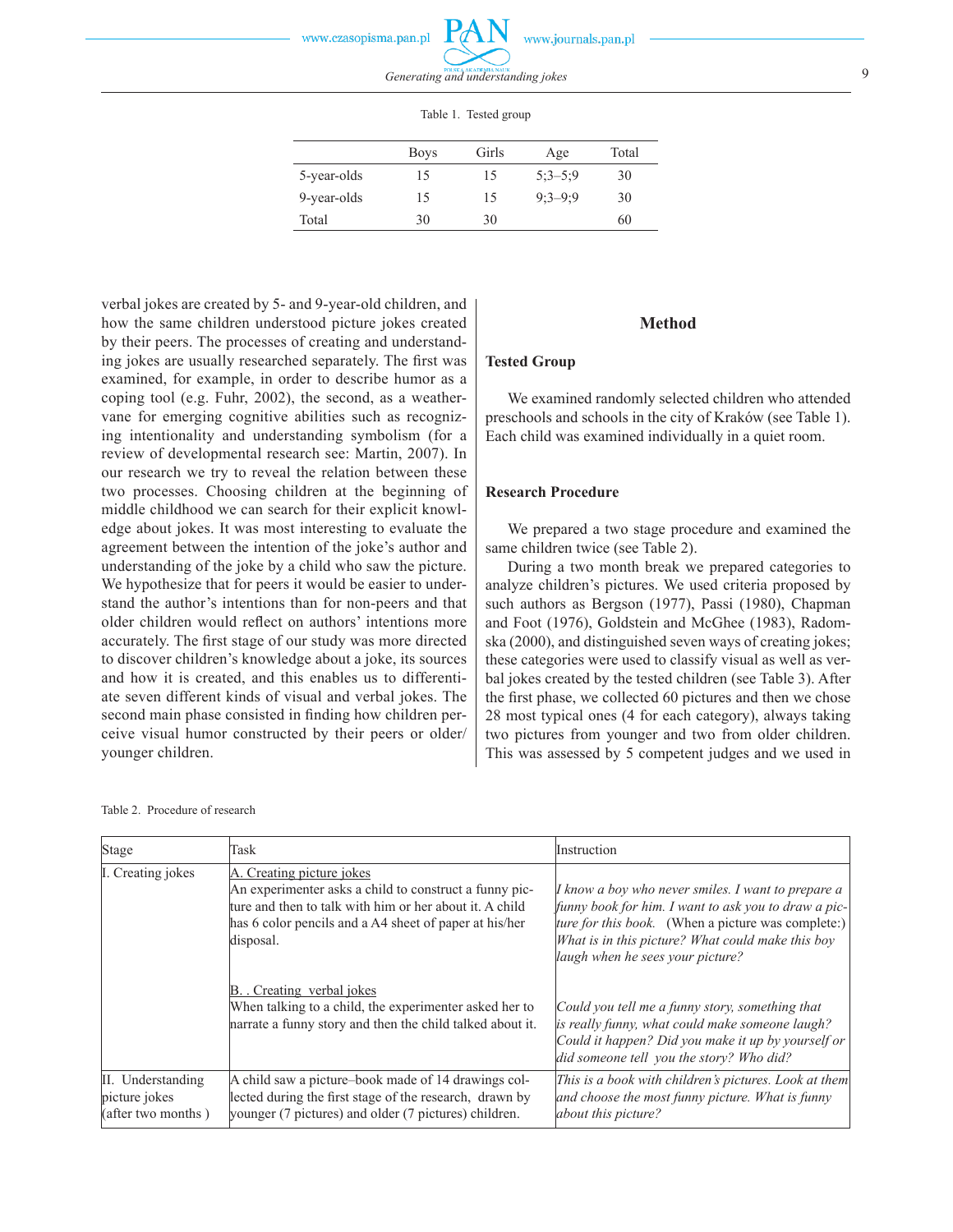10 *Maria Kielar-Turska, Marta Białecka-Pikul*

P

Table 3. Categories of the means of creating the jokes

| The means of creating a joke            | Explanation                                                                                                                          |
|-----------------------------------------|--------------------------------------------------------------------------------------------------------------------------------------|
| Introducing formal changes              | Deformation in a typical presentation of an event or an object (exaggeration, diminu-<br>tion, aesthetic changes, changes in colors) |
| 2 Introducing changes in the meaning    | Animating inanimate objects; objectifying people; using objects inappropriately; dis-<br>guising; taking someone's role              |
| 3 Upside-down world                     | Inversion of a situation; changing roles; snowball effect; circular effect; comparing<br>and contrasting features                    |
| 4 Introducing the absurd                | Absurdity, something against common sense, inconsistency                                                                             |
| 5 Inducing a surprise                   | Surprise; something not compatible with the recipient's expectation; unexpected point                                                |
| 6 Showing clumsiness, absent-mindedness | Stumble; rigidity of gesture                                                                                                         |
| 7 Replica                               | Repeating, similarities, imitating                                                                                                   |

| the second stage of our study only those pictures which<br>were chosen by at least 4 judges as good representatives of | ing most frequently. Replicating was the least frequently<br>used way to create a joke. There were statistically sig- |
|------------------------------------------------------------------------------------------------------------------------|-----------------------------------------------------------------------------------------------------------------------|
| this category.                                                                                                         | nificant differences in using formal changes between age                                                              |
|                                                                                                                        | groups $(\chi^2=4.32, p<0.05, df=1)$ . In 5-year-olds we observed                                                     |
|                                                                                                                        | significantly more frequent usage of this means when trans-                                                           |
| <b>Results</b>                                                                                                         | forming reality to create humor than in 9-year-olds (44% of                                                           |
|                                                                                                                        | all jokes in this age group were created this way). These                                                             |
| <b>Creating Picture and Verbal Humor</b>                                                                               | results are presented in Figure 1.                                                                                    |
|                                                                                                                        | To illustrate this, it is worth presenting a picture with                                                             |
| Children from both age groups who drew funny pic-                                                                      | formal changes proposed by Kajetan (picture 1) and com-                                                               |
| tures used formal changes as well as changes in the mean-                                                              | pare it with the picture by Kasia (picture 2) who introduces                                                          |



Figure 1. The number of pictures (in percentage) which used each category of jokes when creating picture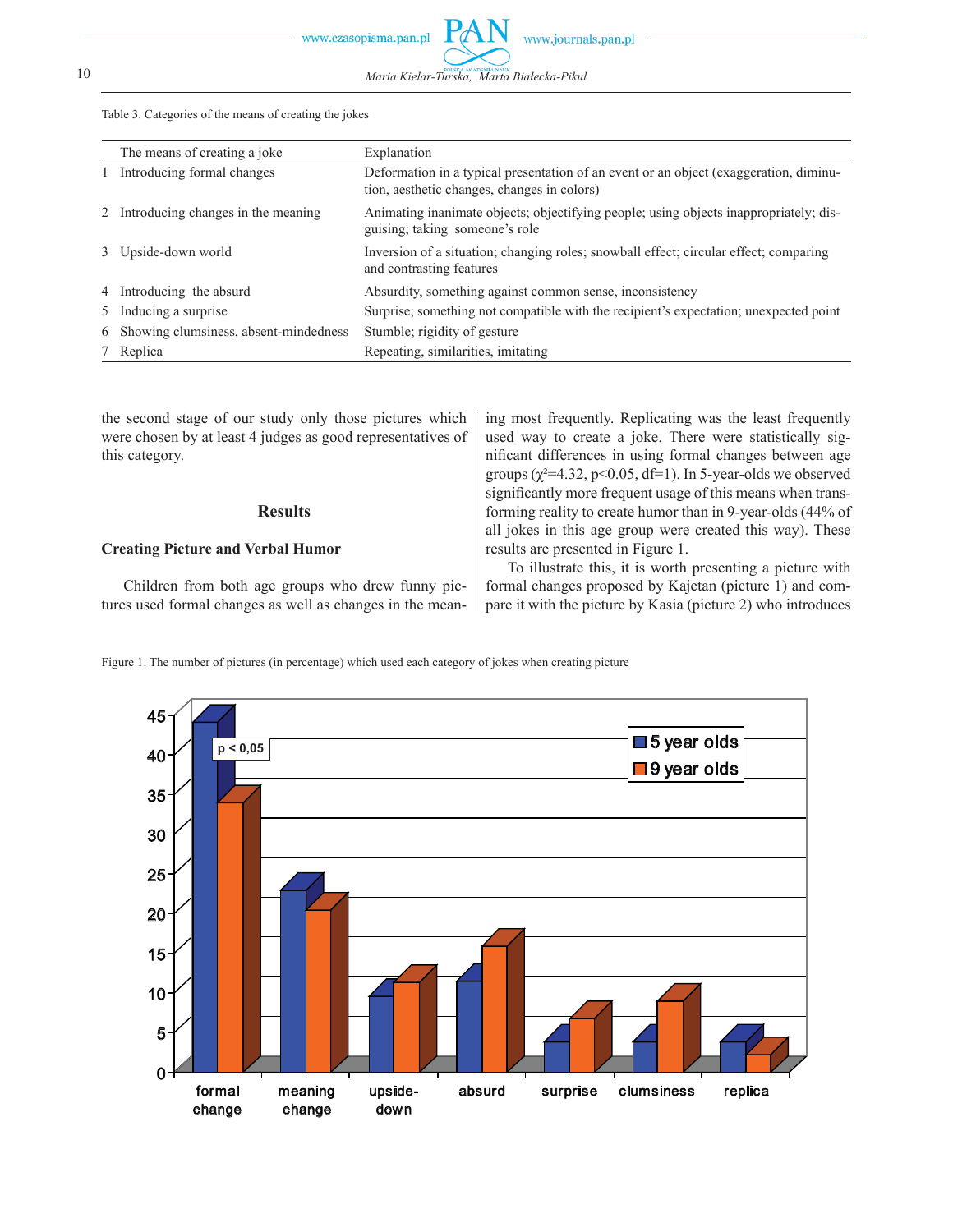www.czasopisma.pan.pl



*Generating and understanding jokes* 11





Picture 2. Kasia (9;5) drew a penguin eating an ice-cream, so she used the "upside-down world" transformation.



upside-down world to induce the effect of humor in her picture.

We also discovered some differences between boys and girls who created visual jokes Although the most frequent category used by both boys and girls was the introduction of formal changes, the least frequent were the replica, gender differences occurred in the two categories. Girls, more frequently than the boys, introduced changes in the meaning  $(\chi^2=12.38, \text{ p}<0.05, \text{ df}=1)$ . and described "upside-down" world" in their jokes ( $\chi^2$ =4.32, p<0.05, df=1). For example Nina's (5;9), describing her picture, said: *Here is a dog and a cat. It is funny Because the cat is chasing the dog and wants to eat him…*

When children from both tested groups created verbal jokes, they most frequently used "inducing surprise" (see Figure 2) For example, Michał (9;4) narrated: *A man* 

Figure 2. The number of children who create each category of verbal jokes

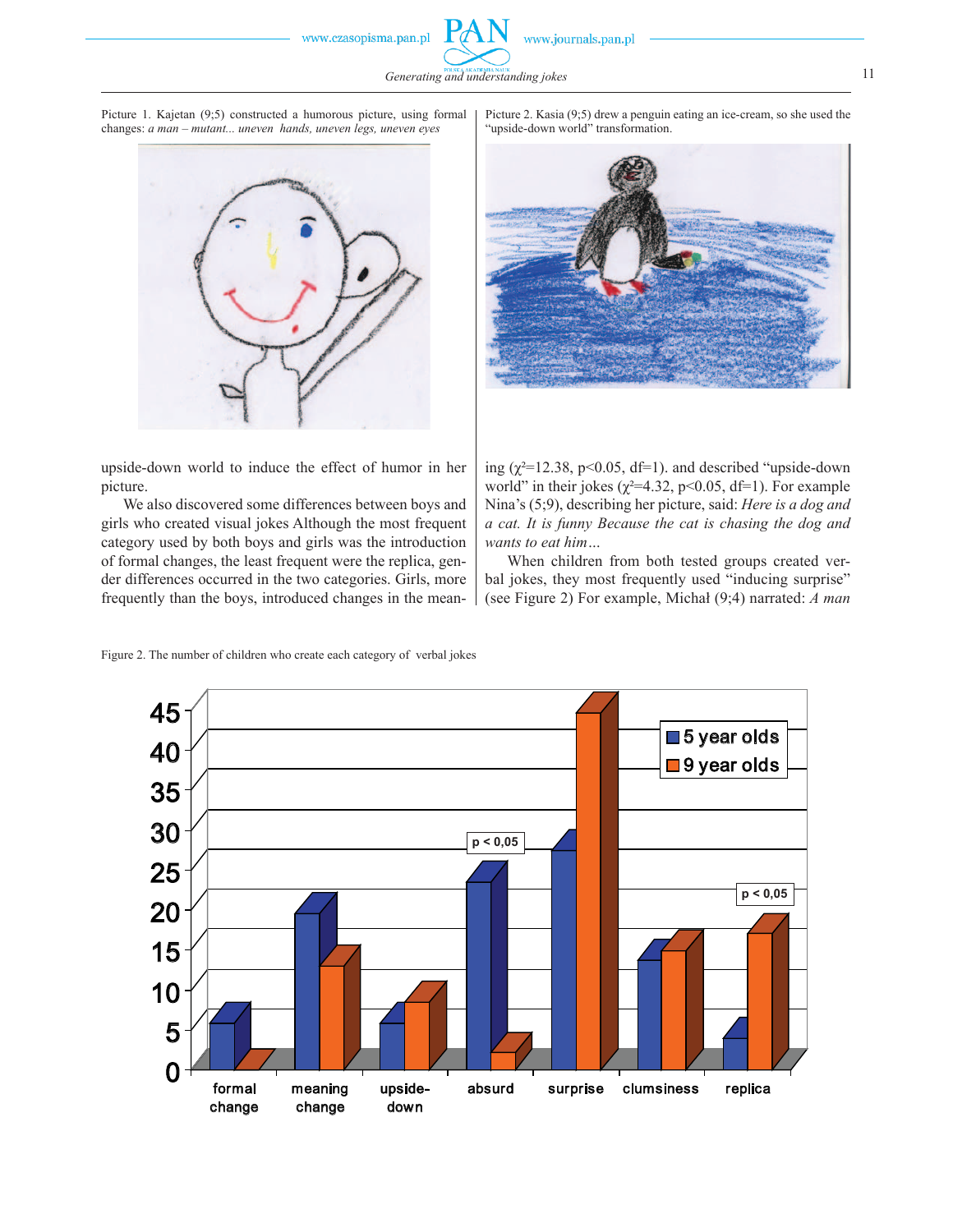

Figure 3. The origins of jokes as told by children



*comes to a doctor. I have two bad messages for you: the first one is that you have three days of life left and the other is that I wanted to tell you this a month ago.* In contrast to visual jokes, formal changes were least frequent. Age differences occurred in two categories: 5-year-olds more frequently than 9-year-olds introduced elements of the absurd in their jokes ( $\chi^2$ =11.88, p<0.05, df=1) and 9-yearolds used replica more frequently ( $\chi^2$ =4.32, p<0.05, df=1). The results are especially interesting. On the one hand, they could suggest that introducing absurdity to the statement needs logical discrepancy to be perceived, therefore it will be a more frequently used category by older children. The children probably started to try out logical and mathematical operations in solving problems. It turned out that this category was more frequently used by the younger children. On the other hand, older children used the replica, although it seems to be more characteristic for creating jokes by younger children.

It is also worth emphasizing that when talking with children, the experimenter tends to reveal the origins of jokes told by the children (see Figure 3). It turned out that 5-yearolds more frequently than 9-year-olds stated that they created jokes by themselves ( $\chi^2$ =5.45, p<0.05, df=1). In turn, the older children said that someone from the family told them the joke more frequently ( $\chi^2$ =22.58, p<0.05, df=1).

#### **Reception of Visual Humor**

During the second stage of the research, the children assessed comicality of pictures chosen by competent judges as the most representative of seven distinguished cat-

egories. The differences between 5- and 9-year-olds were found according to the number of chosen humorous pictures. Five-year-olds as a group chosen as humorous 261 pictures, while nine-year-olds only 131 pictures. Moreover, five-year-olds assessed equally frequently as humorous pictures made by their peers as well as made by older children. But nine-year-olds assessed as humorous the picture made by peers more frequently than the ones made by younger colleagues ( $\chi^2$ =13.29, p<0.01, df=1).

Most frequently, the children from both age groups found the picture made by a nine-year-old girl the funniest The author of this picture used the category of clumsiness and absent-mindedness to make the recipient laugh. The pictures presents a piggy that *runs and, with an impetus, hits the wall...and gets a headache ……..it sees stars* (see Picture 3).



Picture 3. Magdalena's (9;6) picture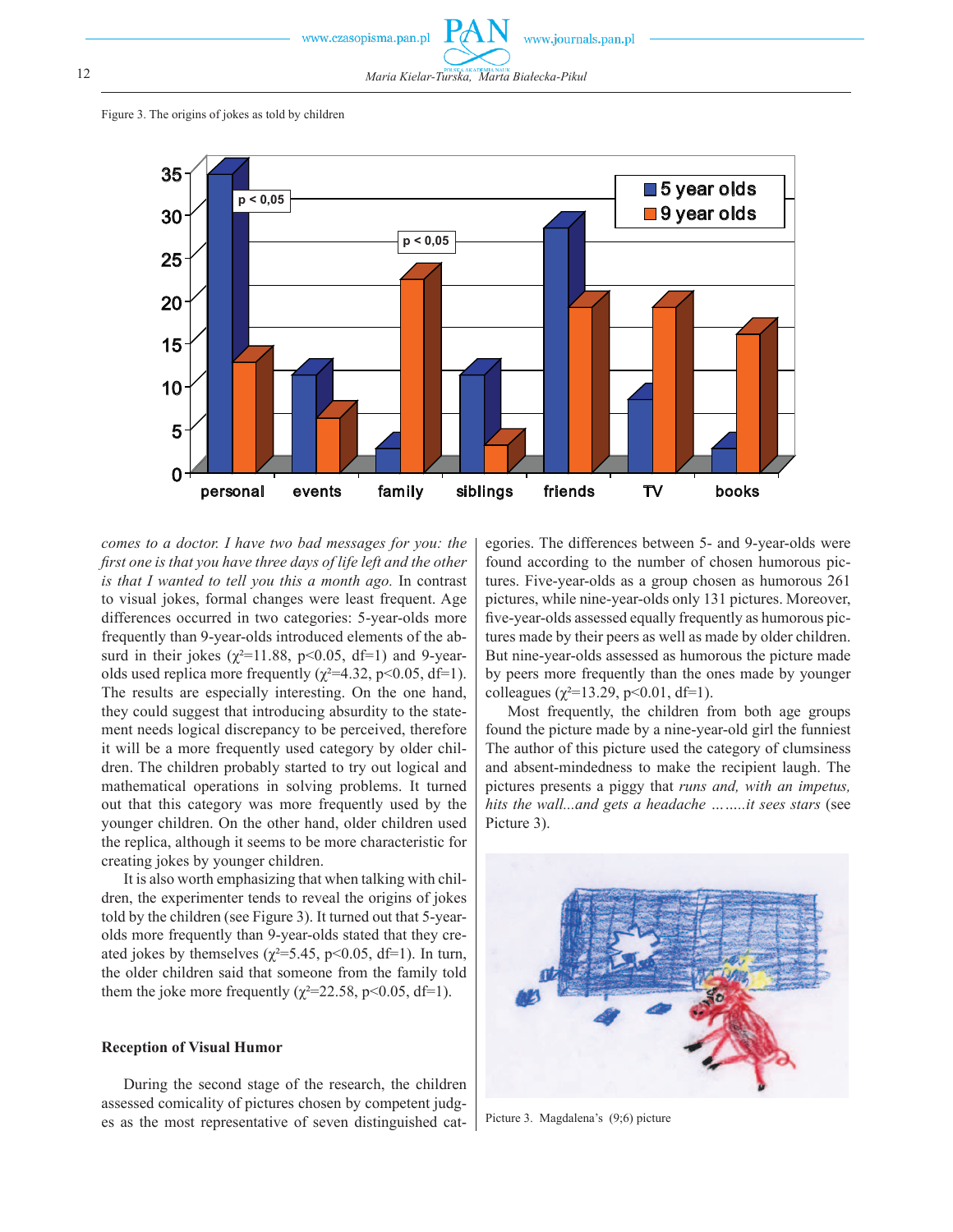www.czasopisma.pan.pl

Picture 4. Marta's (9;5) picture presents: *The bear does not like honey... that it prefers a banana*



When we compare groups gender differences did not occur as to assessment of the comicality of pictures. But using categories we found that girls more frequently than boys assessed as humorous a picture made by a 9-year-old who used formal changes ( $\chi^2$ =4.44, p<0.01, df=1). But boys assessed higher the comicality of a picture with elements of the absurd ( $\chi^2$ =5.4, p<0.01, df=1), for example, such as made by 9-year-old Michał who presents: *A fisherman who fishes a cat with a fish as the bait.*

During the first stage of the research, each child gave an explanation why he or she thought his/her picture was funny. During the second stage, the children chose the funniest pictures and also justified their selection. The procedure we used allowed us to find an agreement between the author's intention and the interpretation made by the recipient. This concordance could be, in our opinion, treated as an expression of interpretative theory of mind.

It turns out that children more accurately interpret pictures made by their peers. In 5-year-olds, this relation was found in three categories (formal changes, changes in meaning, upside-down world), and in 9-year-olds in two categories (surprise and clumsiness)<sup>1</sup>. For example Karolina (9;9) choose Marta's picture as funny and justifies it thus: *This bear is funny because it has silly ears…….a bit like a rabbit ……..and he is eating something……a green banana! And he should be eating honey* (see Picture 4).

There is also a relationship between the age of the author of a picture and the number of interpretations which are in agreement with the author's intentions. More 9-yearolds than 5-year-olds interpreted accurately the intention of the author ( $\chi^2$ =26.51, p< 0.01, df=1). This result points to older children's ability to interpret beliefs and thoughts of the author adequately. Common experience connected with age and a general knowledge about what makes people laugh and why it proves a complex theory of mind in 9-year-olds. Not only are they able to perceive the falsity of beliefs or expectations of others, but they also accurately interpret intentions of the author of ambiguous and funny pictures.

#### **Conclusions**

Creating humor needs an orientation in the recipient's mind in order to answer the question: What makes a recipient/listener laugh? To answer this question, a child has to turn attention to the form as well as to the meaning of a statement, or at least to one of these aspects. Therefore, it could be hypothesized that children who are able to create jokes understand that pictures and statements could represent knowledge about the world and that we could reconstruct this knowledge in the pictures (Freeman, 1980; Karmiloff-Smith, 1990). Moreover, these children are also aware of flaws and deviations in representing knowledge about the world in a picture or a statement (Pillar, 1998). Piaget (2003) showed that if a child understands something, he or she tries to reconstruct it. Thus, if a child wants to present his/her images to others, he/she has to understand how the human mind works.

What is funny is not a permanent feature of a situation. It is created in a relation between the stimulus and the subject (author/recipient). That is when in our consciousness intellectual and emotional processes took place the effect is laughter, the expression of humor. Searching an understanding of humor could be the way to reveal how children create their representation of the world, especially of other people who are "thinking machines". We try to examine children in middle childhood and our results could be seen as the continuation of results obtained with children in early childhood (Hoicka, Jutsum, Gattis, 2008). Both these lines of research discover the cognitive function of humor and supports incongruity theories of humor.

Moreover, from the point of view of the development of symbolism even in early childhood, a child's picture has a representative nature. But when a child proceeds to a symbolic activity (Gardner, 1982), the transition from the representative character of a picture to creating a new reality in it could be connected with mix-ups, deformations and/or lack of a plan. This kind of transformation could be used to make humorous presentations of the world. Our research, indeed, revealed that transformations by way of exaggeration or changes in colors were more frequently used by children, especially the younger ones. On the other hand, changes in the meaning, like animating inanimate objects, or objectifying people, or assigning to objects other functions, or disguising, seem to relate to the child's egocentric attitude to reconstructing the image of the world from the human perspective. This manner of transforming the image of the world was also frequently used by younger children, which remains in agreement with a general developmental tendency.

<sup>&</sup>lt;sup>1</sup> All  $\chi^2$  test are significant on p<0.05